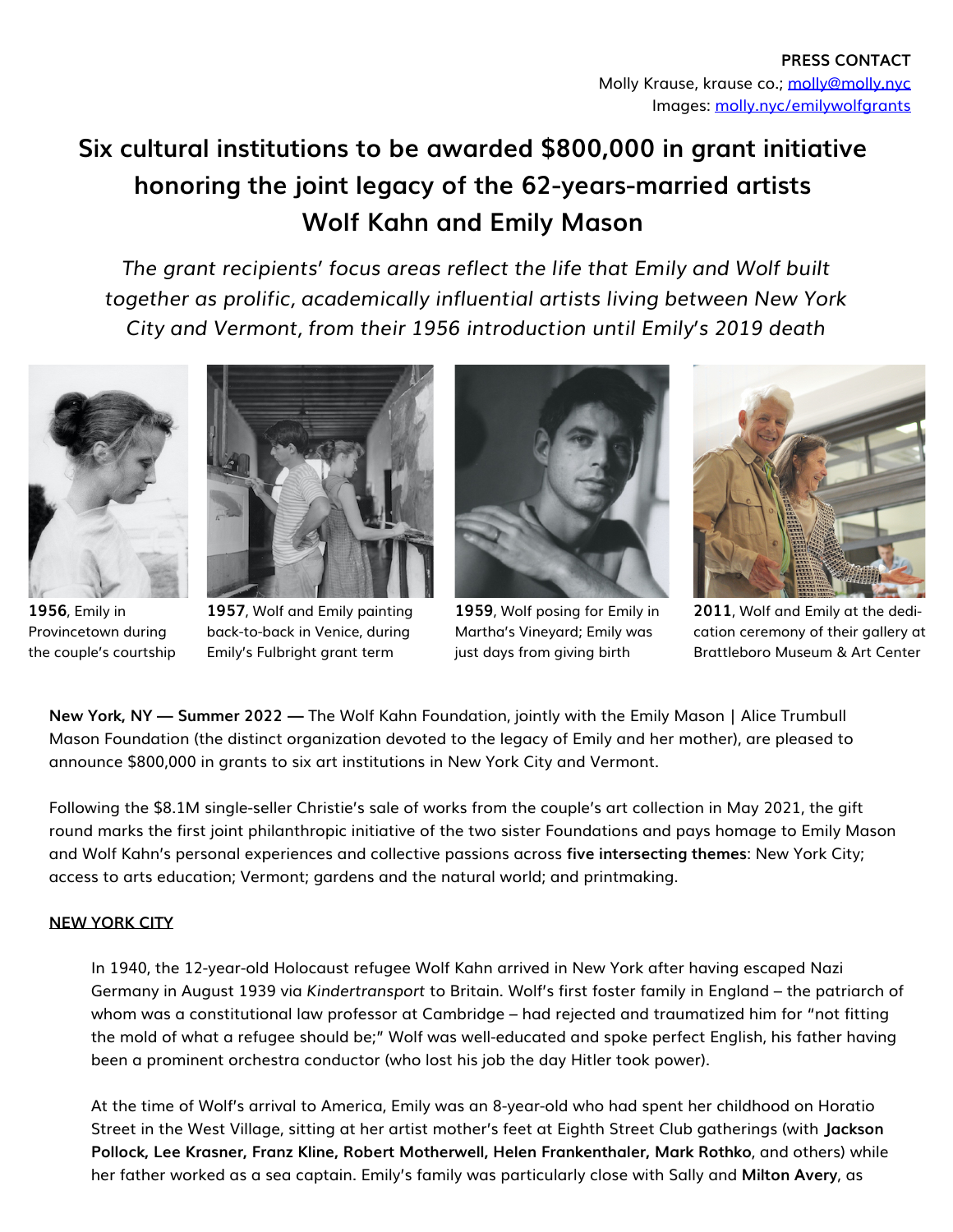well as Willem and **Elaine de Kooning**; the latter would later babysit for Emily, sipping cocktails and smoking cigarettes over board games with "the girls."

Emily's mother, Alice Trumbull Mason, had founded the American Abstract Artists Group with **Josef Albers** in 1936 and was a leading, avant-garde force among the "boys club" of Abstraction in the 1930s-1960s New York art world. Alice picketed MoMA in 1940; regularly corresponded with **Gertrude Stein** and **Piet Mondrian**; and trained under **Arshile Gorky**—this is the culture Emily grew up surrounded by. Said **Ad Reinhardt** in the early-1960s: "Were it not for Alice Trumbull Mason, we [the Abstract painters] would not be here, nor in such force."

From 1946, still a decade away from meeting Emily and simply through an organic passion for creating artwork, Wolf independently became immersed in the New York art scene as a pupil under **Stuart Davis** then as **Hans Hofmann**'s studio assistant. At last, in April of 1956, Emily and Wolf met at a Friday night meeting at the Eighth Street Club, each unknowingly on the cusp of breakthrough in their art practices. Emily spent the summer with Wolf in Provincetown (where Wolf was studying under Hofmann), then Wolf followed Emily to Italy that fall (she had received a Fulbright to study in Venice). They married in March of 1957 and moved into Wolf's studio at 813 Broadway in Greenwich Village.

Later in life, having both been active participants in the cultural moment that saw New York achieve international prominence as a hub of artistic innovation, Emily and Wolf were prolific supporters of the city's younger generations of creators.

## **ACCESS TO ARTS EDUCATION**

Both Wolf and Emily had notable formal educations for their time, with Emily receiving a BFA from **Cooper Union** in 1955 (rare for a woman) and Wolf kicking off his art career in 1946, via the G.I. Bill and following a stint in the U.S. Navy, as a pupil under **Stuart Davis** then **Hans Hofman**n. Even after having established a strong foundational network to achieve success as an artist (including being curated into a group show by **Clement Greenberg** in 1947), education was most important; Wolf took advantage of the remainder of his G.I. Bill benefits and went off to earn a bachelor's degree from the University of Chicago (fulfilling all credits in a single year) before coming back to New York to launch his art career in earnest.

For Emily in particular, rivaling her drive in the studio was her nurturing instinct to teach. From 1979 until just before her death, Mason taught art at Hunter College. A lengthy list of contemporary artists credit Mason's mentorship as a guiding force of their career development. Said one former student of hers, **Nari Ward** (who is a board member of the Emily Mason | Alice Trumbull Mason Foundation): "Meeting her at that moment in my life changed everything … Her method of teaching was radically informed by empathy, and this humanistic approach undoubtedly fueled her remarkable vision. … For her, being an artist was about limitless options, and she understood that it meant sometimes breaking the rules." Over the course of his lifetime, Wolf held various teaching roles as well, including but not limited to U.C. Berkeley (1960) and Cooper Union (1961 – 1977). Wolf and Emily were lifelong learners, steadfastly pursuing knowledge almost as fast as they could espouse it to others by way of their teaching.

## **VERMONT**

Since 1968, Wolf and Emily were deeply connected to Vermont by way of their beloved farm in Brattleboro. They ritualistically spent summers there as a key part of their art practices; while they first and foremost were "New York artists," Vermont was where they found respite and were most productive, surrounded by nature.

The Vermont landscape is pervasive in Wolf's oeuvre and the basis for some of his most vibrant compositions; "Wolf Kahn is to Southern Vermont what Georgia O'Keeffe is to the New Mexico high desert and Claude Monet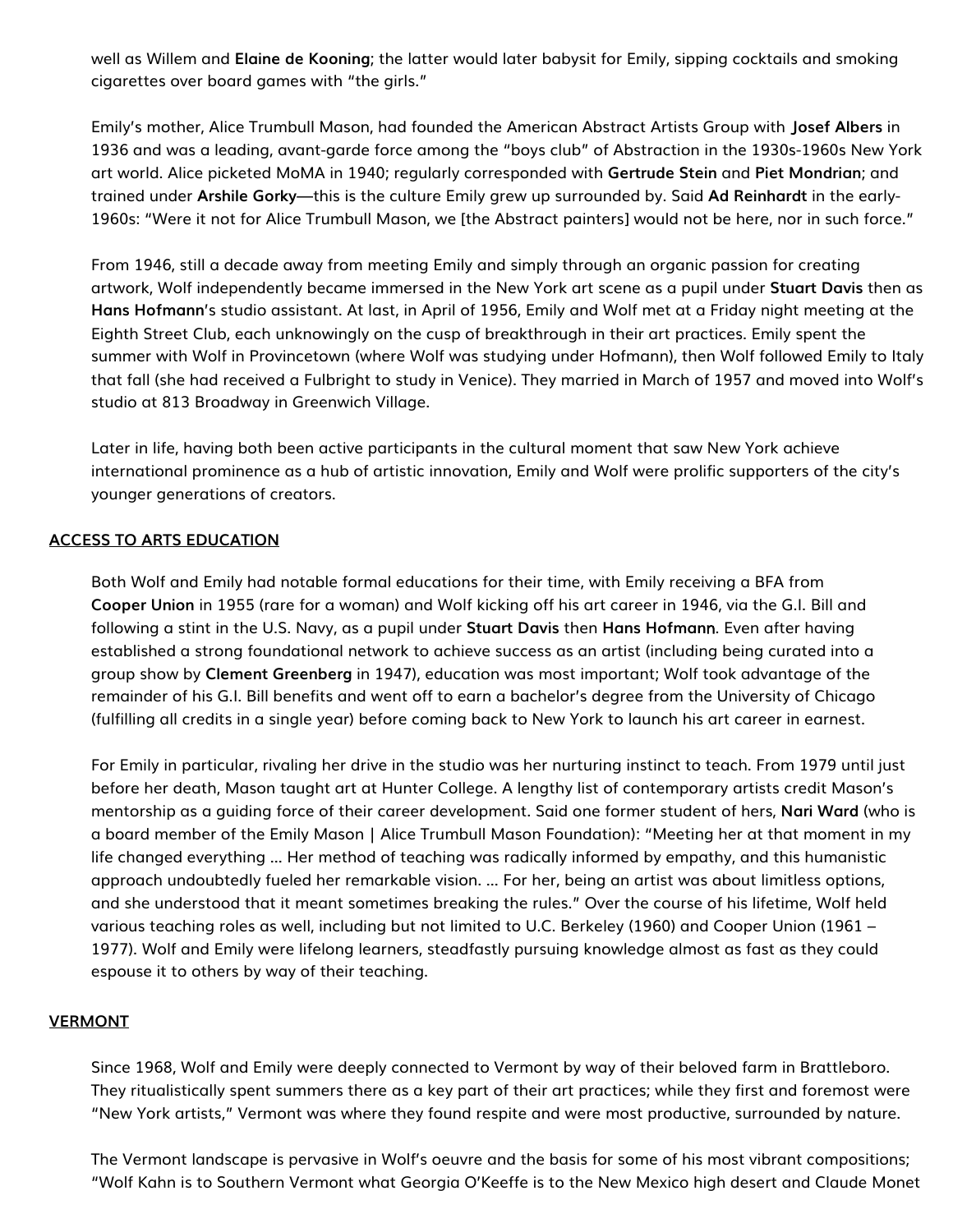is to the French countryside," remarked Danny Lichtenfeld, the director of the region's largest art institution,



Brattleboro Museum & Art Center (one of the 2022 grant recipients). While the finished result of Emily's work was more greatly informed by New York City and the aura of her Chelsea studio, her fundamental creative process (and approach to color) were undeniably affected by the time she annually spent in the wooded surroundings of her Vermont studio.

The couple had a deep mutual respect with the local community and indelibly touched thousands through their regional philanthropy, like once saving a crucially serving primary school from eviction by quietly

providing essential funds. IMAGE: *Emily Mason in her Brattleboro studio in 2018. Photo by Joshua Farr.*

## **GARDENS AND THE NATURAL WORLD**

In their Vermont home, second only to their poetry collection (Emily Dickinson in particular), Emily and Wolf had bookshelves of meticulously sorted literature on botany and other specific aspects of the natural world. Two shelves on "mushrooms" alone. This reverence had a pervasive presence in both of their art-making practices and lives, with expansive gardens and greenhouses in New York and Vermont alike. They were unorthodox green thumbs, throwing in something exotic or cultivating a wild plant into a feature – not unlike how they each delighted in defying formal tenets of art-making (through application methods, chemical paint dilution, etcetera). Their philosophy to creating the gardens they took pleasure in surrounding themselves in (and constantly nourishing and expanding) very much mirrored their art practices.

#### **PRINTMAKING**

While Emily and Wolf were painters first and foremost, their advocacy of the print medium and willingness to push the form as accomplished printmakers in their own practices was evident throughout their lives. They particularly believed in the collaborative model of working with master printers around the country, as well as the multitude of notions of "access" – from art collecting to the creation process itself – that printmaking afforded.

**An overview of grant recipients is below, followed by details of the individual grants and their designation.**

- Brattleboro Museum & Art Center
- The Elizabeth Foundation for the Arts *(Robert Blackburn Printmaking Workshop)*
- International Print Center New York



**Vermont Studio Center** *– \$100,000 –* **GRANT DESIGNATION**: Seed funding for the *Wolf Kahn and Emily Mason Fellowship*, granted to a visual artist annually and selected by VSC's admissions department. The organization will also be honoring this gift by naming a studio space in honor of Emily and Wolf. **NOTES**: Emily and Wolf both participated in residencies during their young careers and fervently believed that residencies provide crucial, formative spaces for new artistic ideas. **LONGSTANDING ENGAGEMENT**: Wolf and Emily were named "Honorary Founders" of VSC, having been involved since its 1984 inception. When Jon Gregg approached Emily and Wolf with his idea to establish an artist residency in Johnson, Vermont, the story goes that Wolf told him he was crazy. Despite Wolf's proclaimed skepticism, both he and Emily (who loved out-of-the-box thinking) proceeded to support VSC through its growth into one of the largest artist

residency communities in the United States. • *IMAGE: Wolf Kahn and Nari Ward at Vermont Studio Center in 1988. Photographer unknown.*

- The New York Botanical Garden
- Hunter College *(Advanced Curatorial Certificate Program)*
- Vermont Studio Center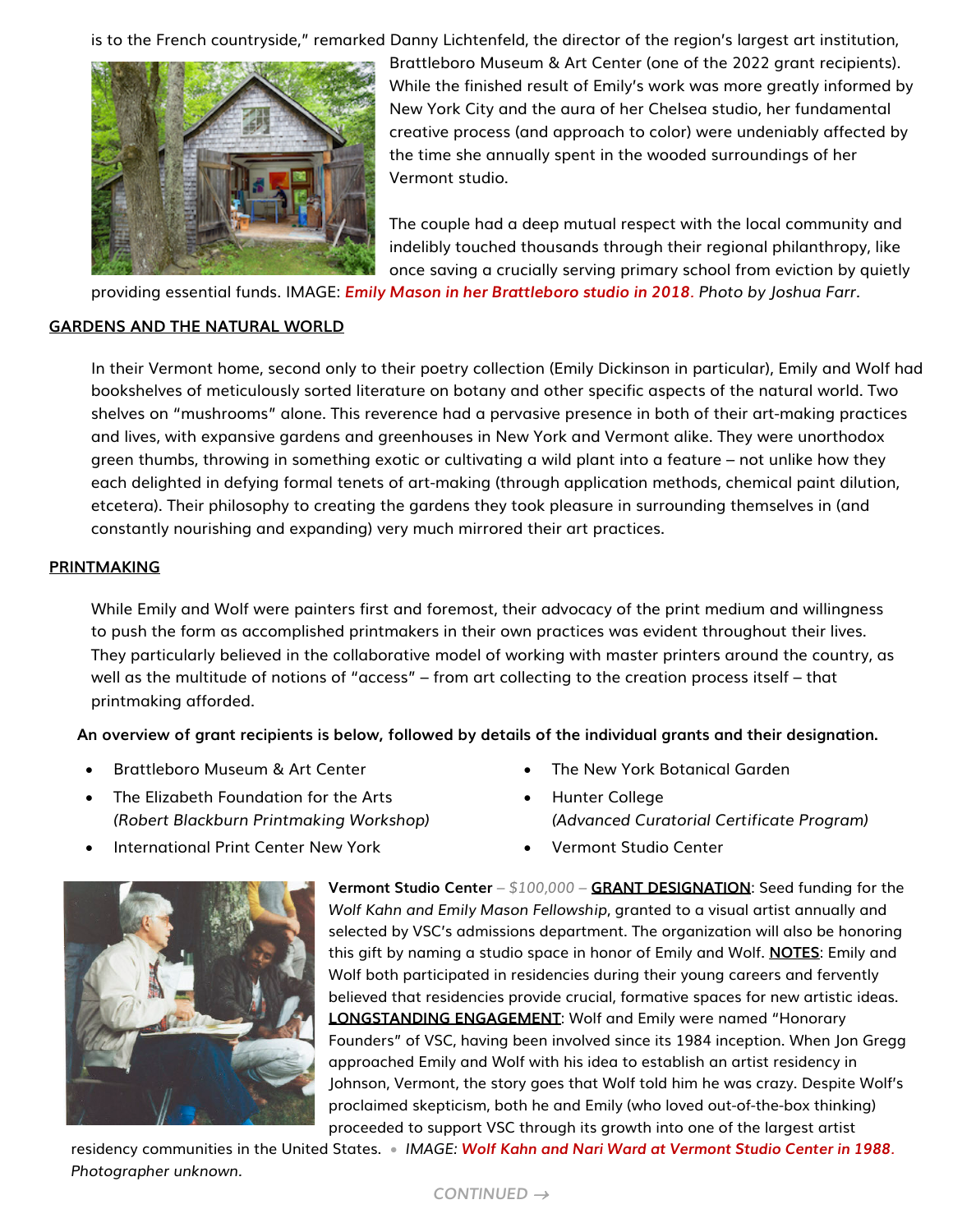

**International Print Center New York** *– \$100,000 –* **GRANT DESIGNATION**: The establishment of and eight years of operational costs for the *Emily Mason – Wolf Kahn Artist Development Fund*, which will foster connections and advancement within the contemporary printmaking community by way of annual travel facilitation and programming support for artist-participants to meet with their cohort and attend networking sessions with critics, gallerists, printers, and publishers. The fund will also provide infrastructure for continued virtual support. **NOTES**: Emily and Wolf (and Emily's mother, Alice Trumbull Mason) were advocates of the printmaking medium, steadfastly throughout ebbs and flows in the practice's institutional and market popularity. In addition to supporting artists' printmaking, they believed in the importance of organizations dedicated to the curation and display of the medium. • *IMAGE:*

*In 1958, Wolf and Emily were living in Venice; Alice Trumbull Mason traveled from New York to Italy to visit them. Photo by Wally Barker.* 



**The Elizabeth Foundation for the Arts Robert Blackburn Printmaking Workshop** *– \$100,000 –* **GRANT DESIGNATION**: For the next five years, this grant will support a Studio Immersion Program (SIP) Fellowship in Emily and Wolf's names, the *Kahn | Mason SIP Fellowship*, with additional funds devoted to the Workshop's publications program. **NOTES**: RBPMW is a fully-equipped, practitioner-focused printmaking workspace with a goal of providing need-blind access to master printers and equipment. Launched in 2005 and inspired by Robert Blackburn's vision of a culturally diverse artistic community, the organization provides affordable workshop access, unique learning opportunities, and integrated publishing services to expand the creation, understanding, and collection of fine art prints. • *IMAGE: Emily Mason* 

*organizing her prints in her Chelsea studio in 2015. Detail shot of a photo by Gavin Ashworth.*



**The New York Botanical Garden** *– \$200,000 –* **GRANT DESIGNATION**: The establishment of and eight years of operational costs for a fund in Emily and Wolf's name, dedicated to the research and planning of an annual exhibition that is curatorially focused on the union of nature and the visual arts. **NOTES**: Emily and Wolf both took great pleasure in gardening and horticulture, with remarkable gardens in Vermont and a substantial greenhouse within Emily's Manhattan studio. They were unorthodox in that they would often plant something wild or exotic, not unlike how they each delighted in defying formal tenets of art-making (through application methods, chemical paint dilution, etcetera). When NYBG began staging comprehensive, large-scale exhibitions, starting with *Darwin's Garden: An Evolutionary Adventure* in 2008, both artists saw a clear alignment between their life's work and favorite hobby manifested in an institutional setting, leading to their regular annual support as members

and funders. Emily was also a hardcore enthusiast of NYBG's annual orchid show. • *IMAGE: Wolf Kahn in 1959, inspecting mushrooms and plants at Lambert's Cove in Martha's Vineyard. Photographer unknown.*